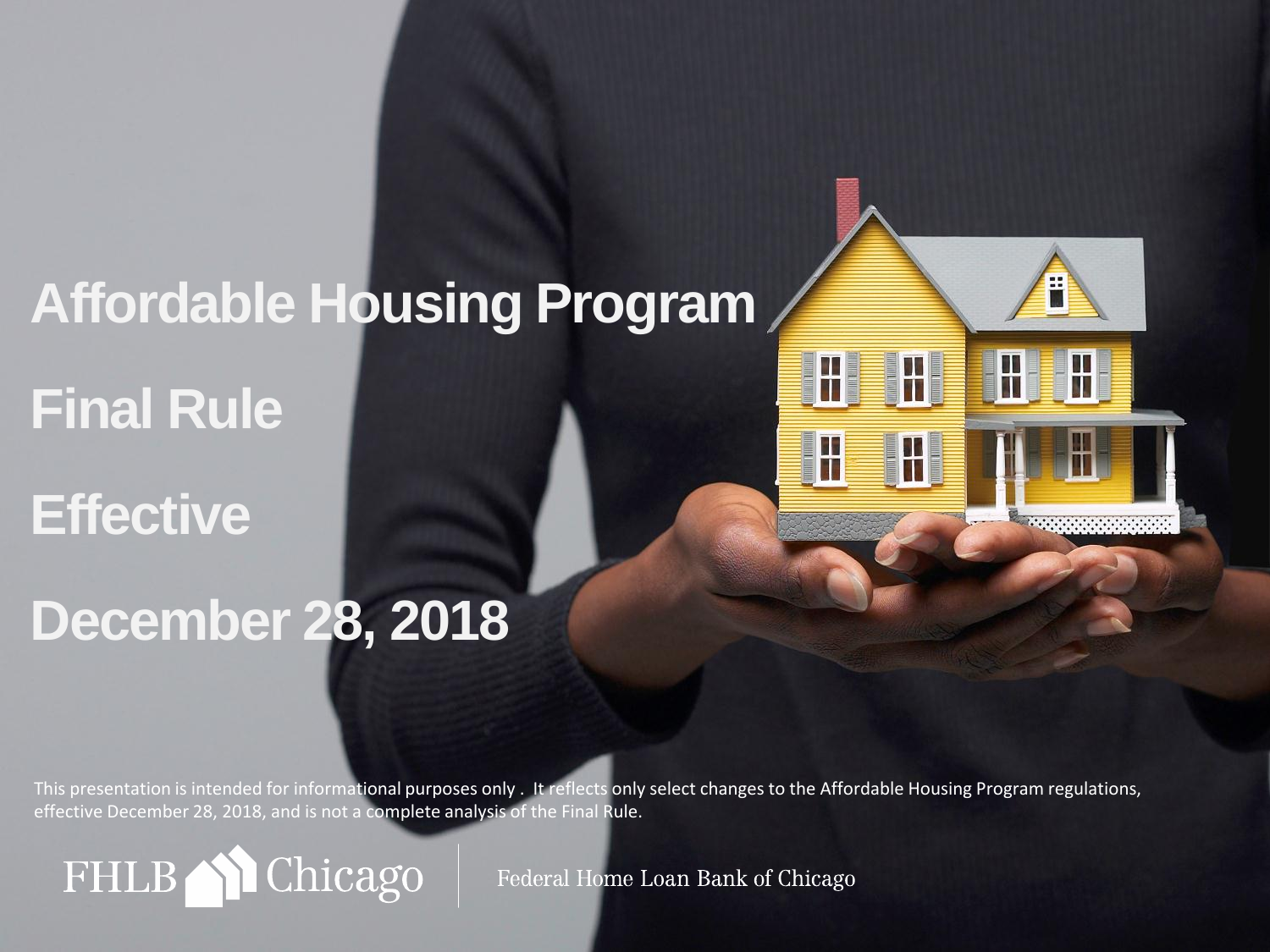### **Required Implementation Timeline:**

The AHP Final Rule (AHP Rule) was published November 28, 2018.

The Final Rule was effective as of December 28, 2018 (30 days after publication)

FHLBanks have flexibility to "early adopt" some or all of the Final Rule amendments.

Implementation deadline is January 1, 2021, except for owner-occupied retention changes that need to be implemented by January 1, 2020.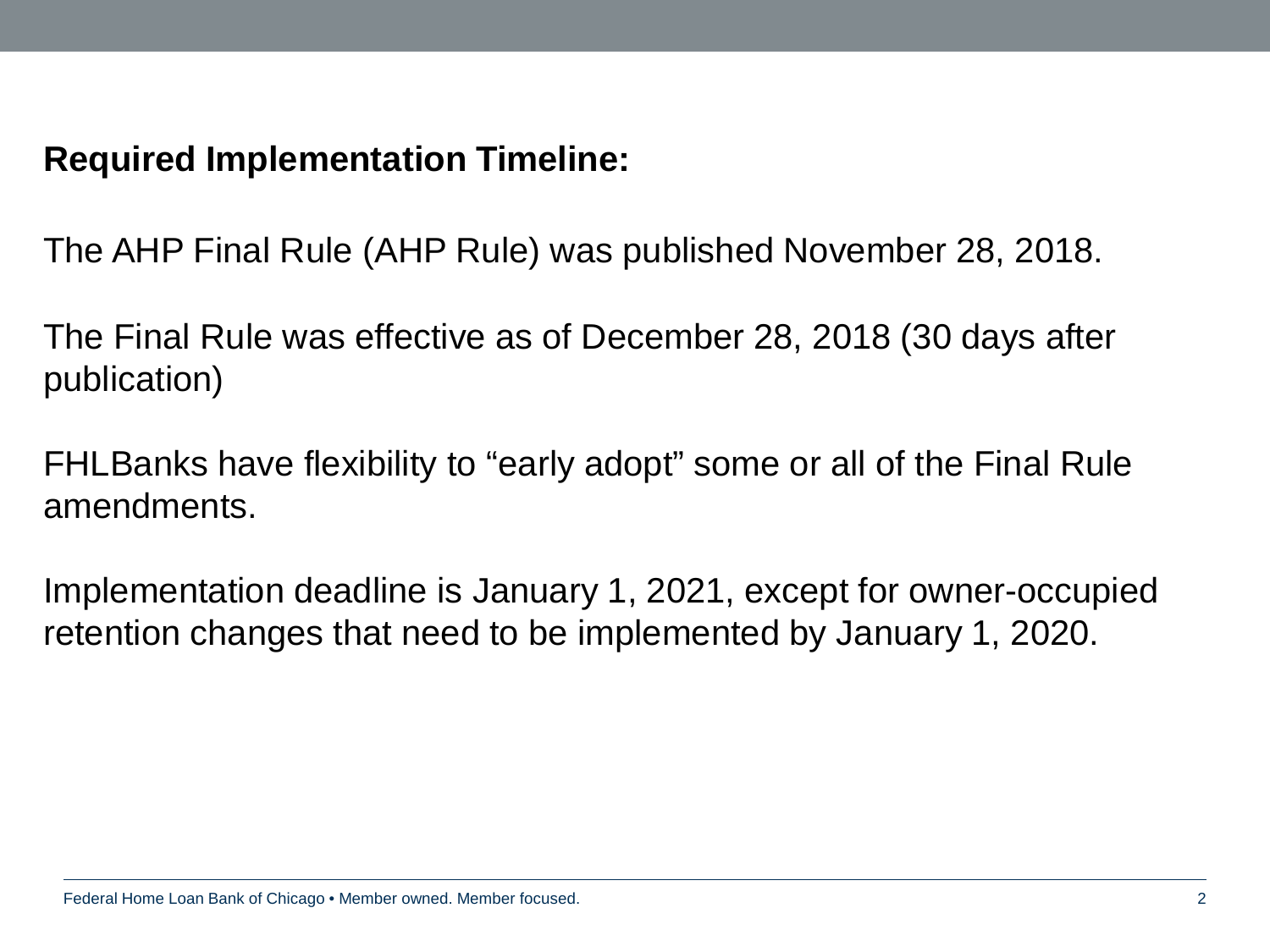# **AHP Allocation Overview**

**Competitive** 

- Must allocate at least 50% of its required annual AHP contribution for a General Fund (GF)
- May allocate, in the aggregate, up to 40% of its required annual AHP contribution to a maximum of 3 Targeted Funds (TF)
	- $\triangleright$  Subject to phase-in requirements
- May adopt a policy to approve alternates
	- $\triangleright$  If policy is adopted and sufficient previously committed AHP subsidies become available within one year of approval, alternates must be funded

#### **Set Aside**

- May allocate, in the aggregate, up to the greater of 35% of its required annual AHP contribution or \$4.5 million for Homeownership Set-Aside Program(s) (*No change*)
- Must have one-third of the aggregate allocation to the Set-Aside(s) allocated to assist first-time homebuyers and/or households for owner-occupied rehabilitation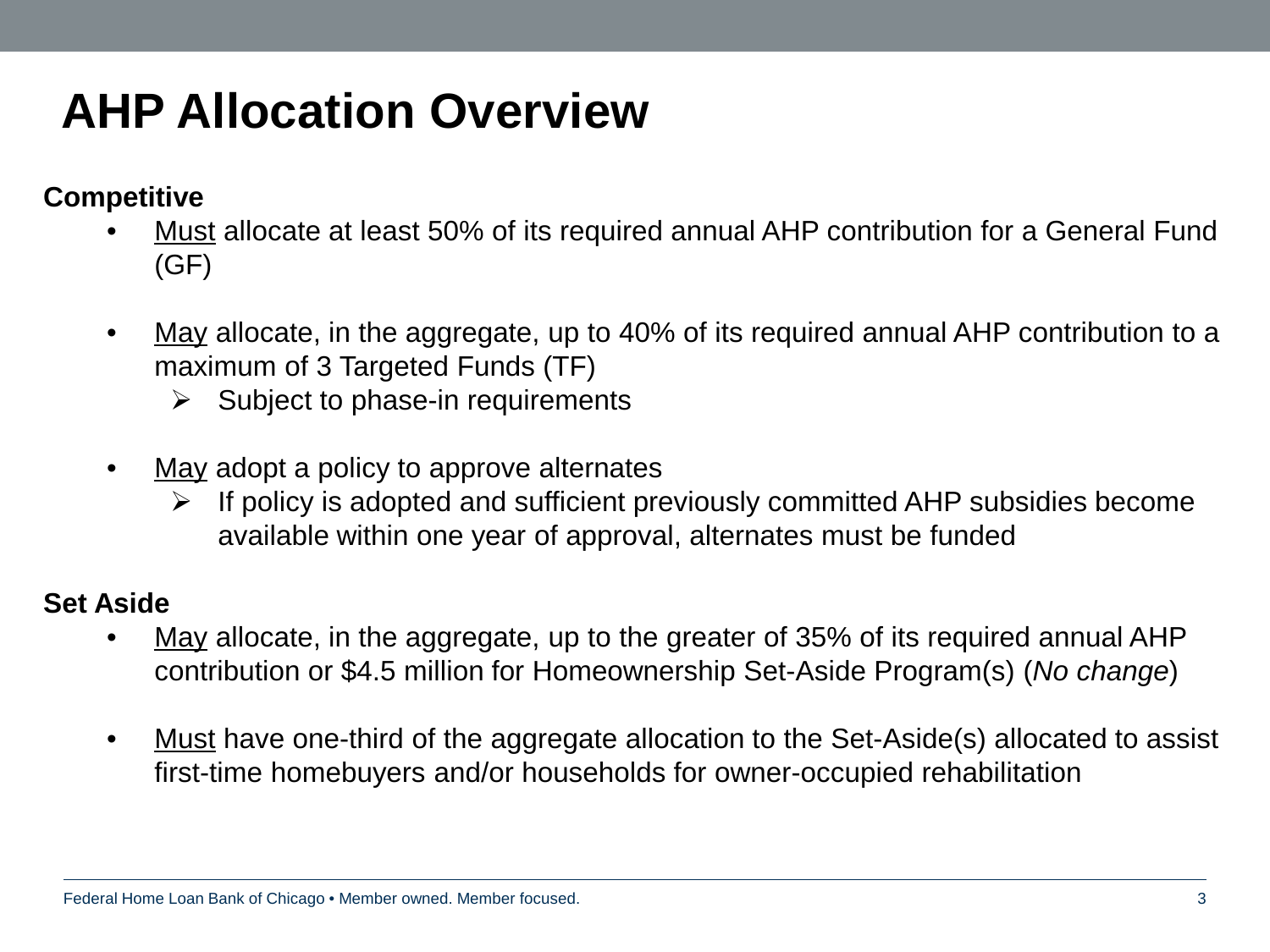# **Targeted Community Lending Plan (CLP)**

### **FHLBanks are required to:**

- Conduct market research and describe how it will address credit needs and market opportunities for targeted community lending
- Identify and assess significant affordable housing needs that will be addressed through AHP, as well as any specific needs it plans to address through Targeted Funds
- Consider, for a Targeted Fund(s), whether the need is unmet, has been difficult to address via the General Fund, and/or aligns with the objectives identified in the FHLBank strategic plan.
- If a FHLBank plans to establish Targeted Fund(s), publish its CLP on or before the date of publication of its annual Implementation Plan and, at least 90 days before the first day that applications are submitted to the Targeted Funds
	- $\triangleright$  Not required if Targeted Fund(s) used to respond to federal- or state-declared disaster.
- Consult with its Advisory Council and the Advisory Council must provide recommendations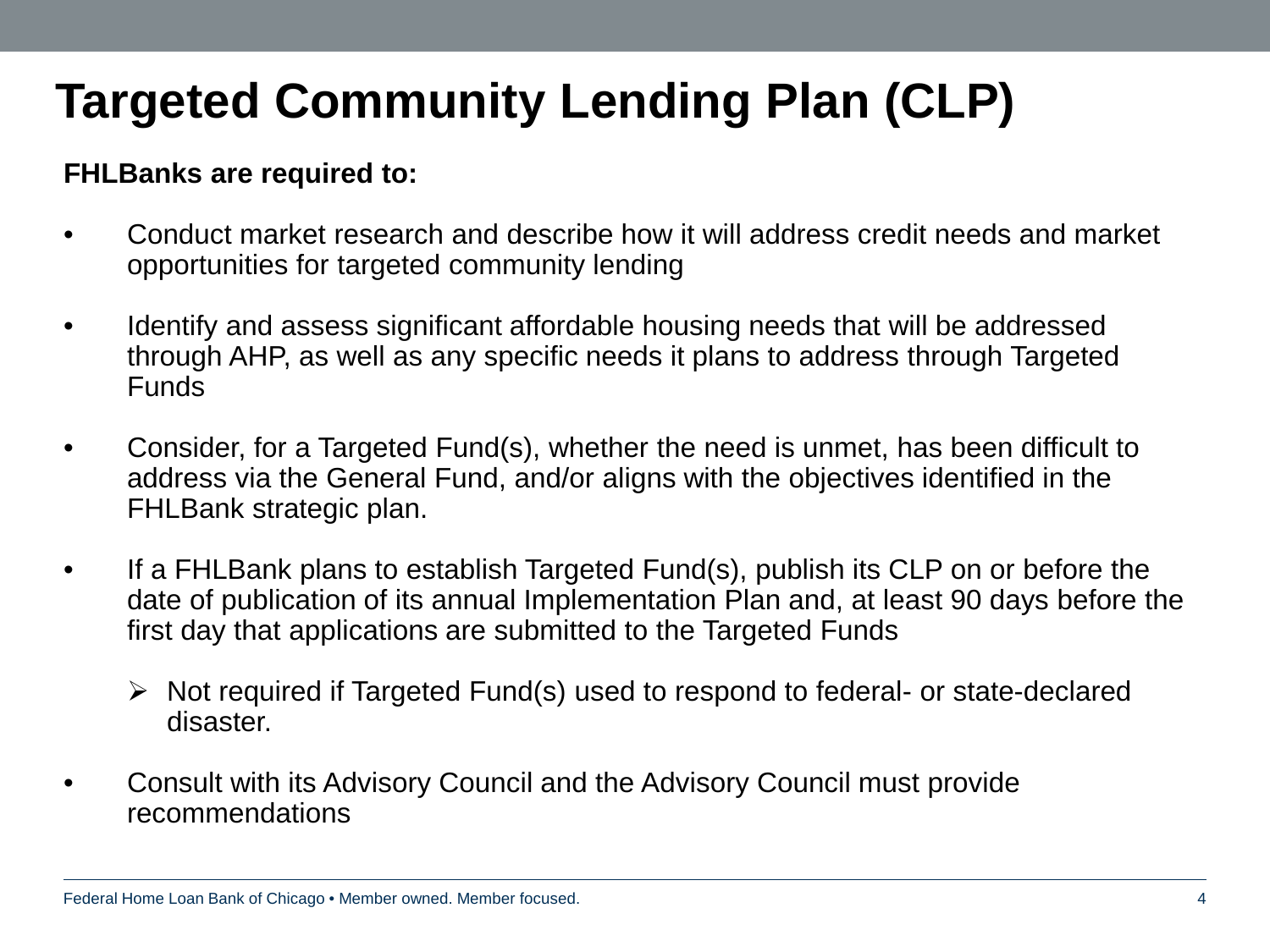### **AHP Implementation Plan**

**FHLBanks must include requirements for the General Fund, any Targeted Funds, and Set-Aside Program(s) that include, but are not limited to, the following:** 

- For each General Fund and any Targeted Funds, FHLBanks must establish scoring criteria, related definitions, and 100-point scale
- If a FHLBank awards points for in-district projects, it cannot do so in a way that excludes out-of-district projects from the General Fund.
- Targeted Funds must be designed to receive sufficient number of applications to facilitate a genuinely competitive scoring process
	- Minimum of 3 scoring criteria
	- $\triangleright$  No more than 50 points to any one scoring criterion
- Policy for how it will determine under which Fund to approve a project that applies to and is competitive under more than one Fund
- Standard for approving a relocation plan for current occupants of rental projects
- Proxy or proxies selected for determining subsequent purchasers' income pursuant to FHFA guidance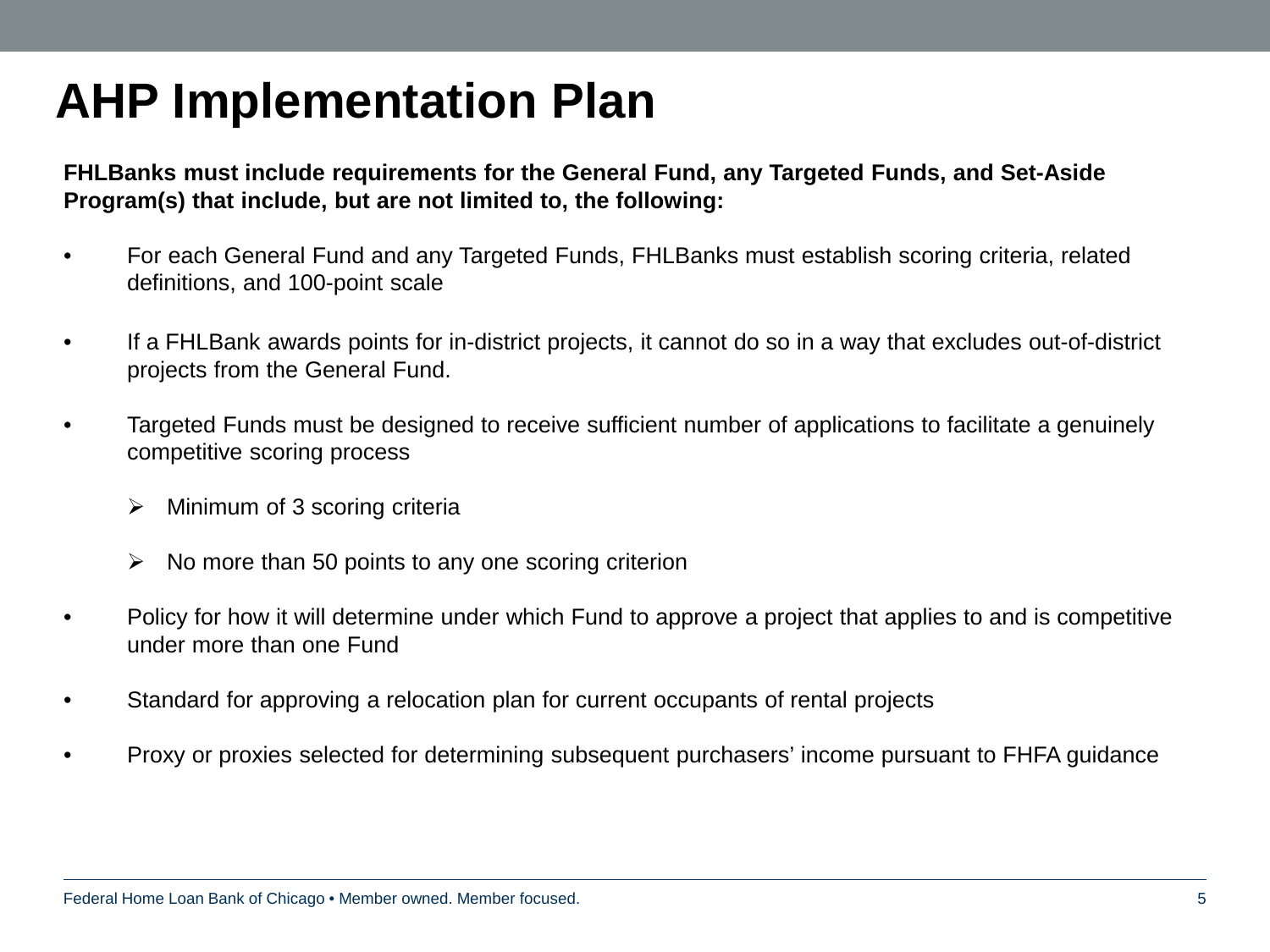### **AHP General and Targeted Funds**

#### **Enhanced sponsor capacity evaluation at application and each disbursement**

- Sponsor must certify to, and FHLBanks must evaluate, the qualifications of the Sponsor at application and prior to each disbursement
- Sponsor must certify that it has not engaged in covered misconduct at application and prior to each disbursement

#### **Projects that are occupied at the time of AHP application**

• Projects are allowed to satisfy AHP's income and rent restrictions at move-in, after the completion of the purchase or rehab, rather than at the time of application so long as the project has a relocation plan approved by one of its federal, state, or local funders or otherwise approved by the FHLBank according to standards in the IP

#### **Maximum AHP subsidy limits**

- FHLBanks may adopt a limit to the amount a sponsor may be awarded in an AHP funding round.
- The maximum subsidy per project and per unit may differ for the General Fund and each Targeted Fund.
- Applications submitted to more than one fund must be for the same amount of AHP subsidy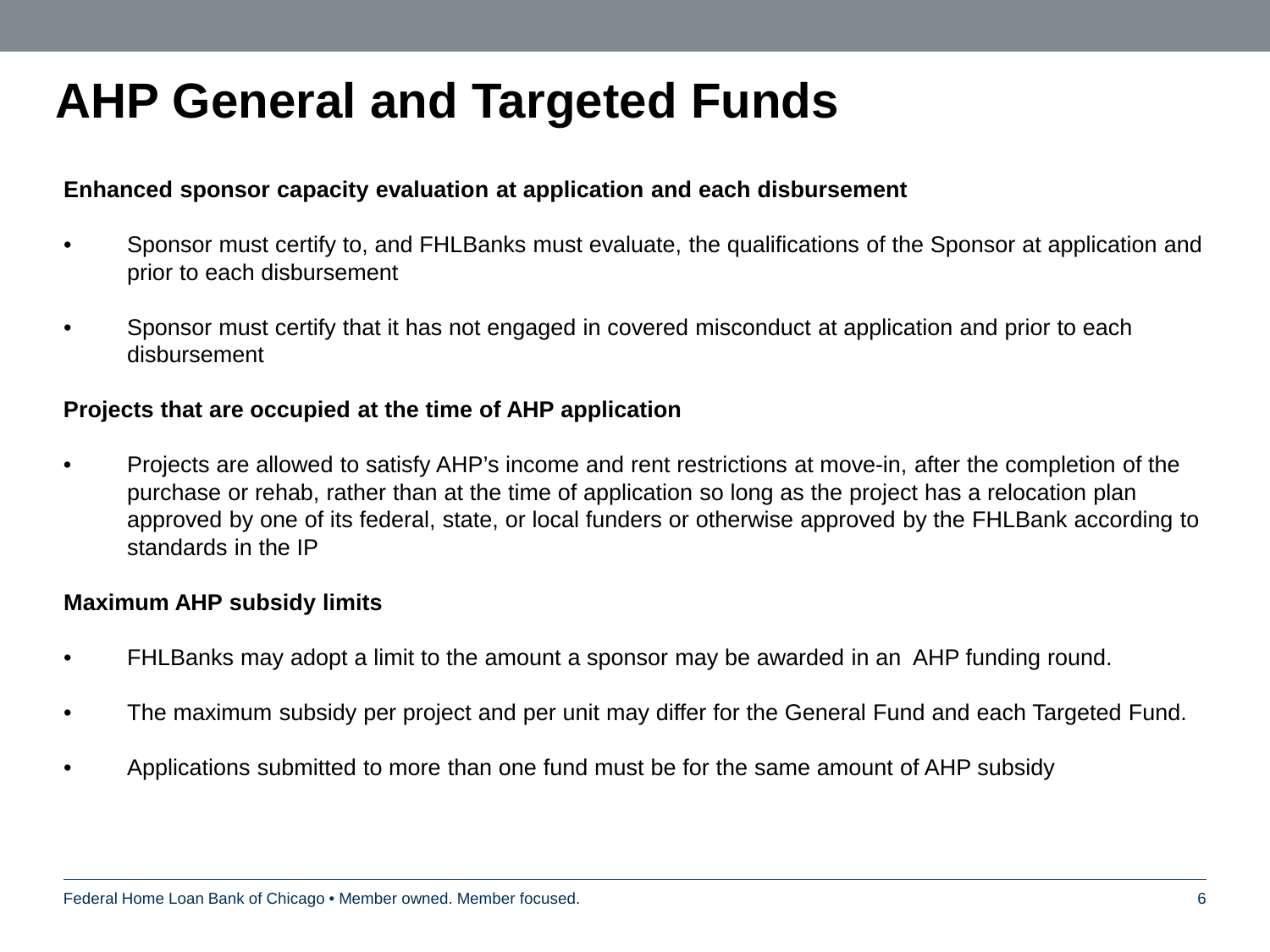#### **General**

- Of a 100-point scale, FHLBanks must have a cumulative minimum points allocation of 50 points for statutory and regulatory priorities
- The remaining maximum 50 points may be allocated to affordable housing needs selected by the FHLBank

#### **Statutory (Mandatory) Priorities – Increased from 2 to 3 (Each min. 5 points)**

- Use of donated or conveyed government properties
- Projects sponsored by a nonprofit organization or government entity
- Purchase of homes by low- or moderate-income households must be adopted (with a 5 point minimum) if FHLBank does not allocate at least 10% of its total required annual AHP contribution to Homeownership Set-Aside Program(s) ; otherwise it is not considered an FHFA priority and is optional (min. 5 points isn't required)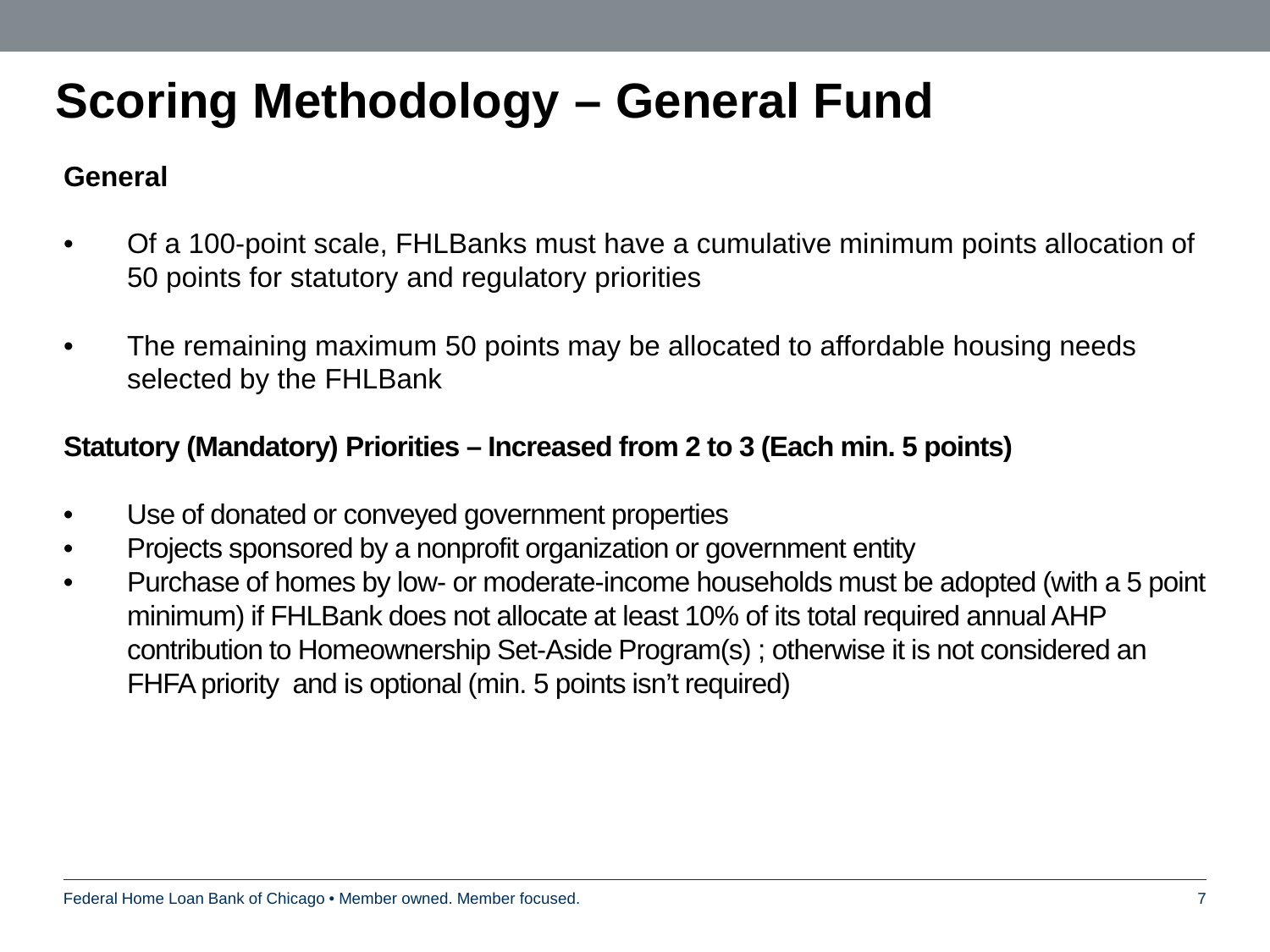#### **Regulatory Priorities Overview**

- Income Targeting (min. 20 points/no change)
- Three Regulatory Priorities (each min. of 5 points), each with examples of specified housing needs:
	- $\triangleright$  Underserved Communities and Populations
	- $\triangleright$  Creating Economic Opportunity
	- $\triangleright$  Community Stability, including affordable housing preservation
- FHLBanks must adopt at least one housing need as a scoring criterion under each of the three regulatory priorities
- The examples of specified housing needs are not exclusionary; a Bank may choose to adopt other housing needs under a regulatory priority that are similar in nature to those specified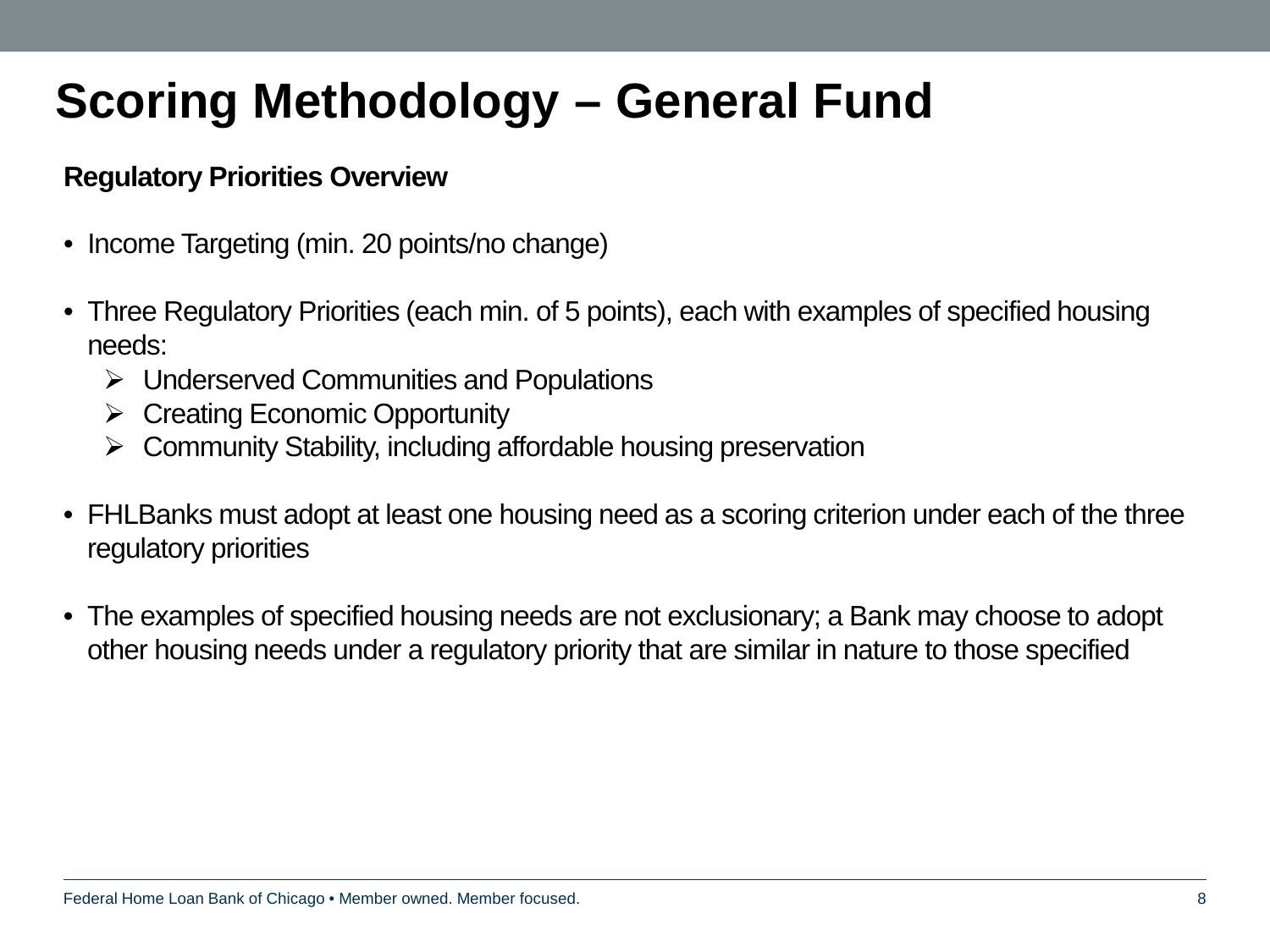**Underserved Communities and Populations** *may* **be satisfied if:**

- At least 20% of the units are for:
	- $\triangleright$  Homeless households
	- $\triangleright$  Special needs households
		- o Definition of special needs expanded to include formerly incarcerated persons; victims of domestic violence; dating violence; sexual assault or stalking; and unaccompanied youth.
	- $\triangleright$  Other targeted households
		- o Definition of other targeted households includes: agricultural workers; military veterans; Native Americans; kinship care households; households requiring larger units.
- Housing in rural areas defined according to each FHLBank
- Rental housing for households at or below 30% AMI
- FHFA may specify additional housing needs of underserved communities or populations under the regulatory priorities as new housing needs arise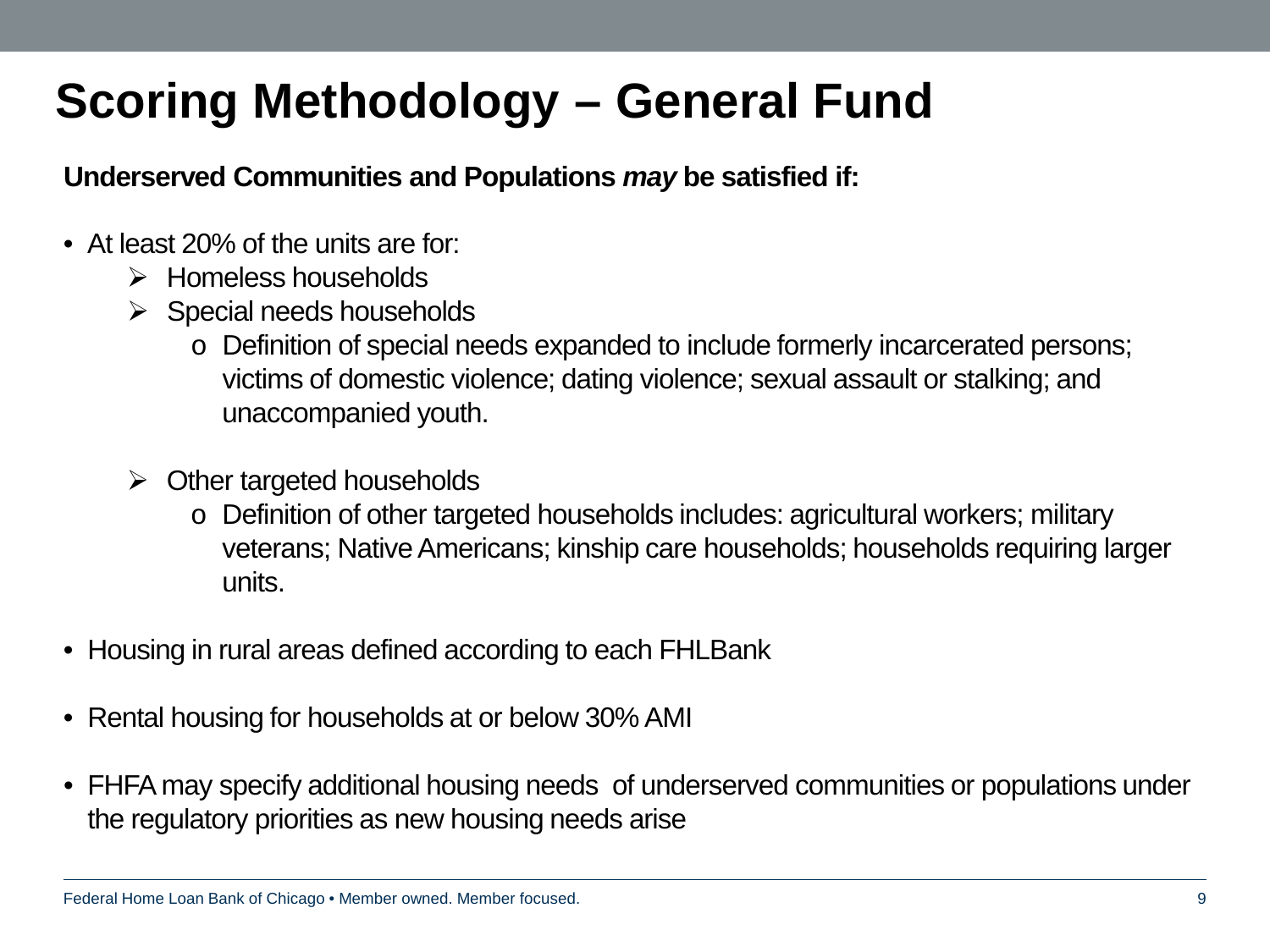#### **Creating Economic Opportunity** *may* **be satisfied by projects that provide:**

- Empowerment services
	- Definition of empowerment expanded to include child care; adult daycare; afterschool care; tutoring; health services; and workforce preparation and integration.
- Other Residential Economic Diversity
	- $\triangleright$  Financing of affordable housing in either a high opportunity area, or mixed-income housing in an area each designed by the FHLBank
- FHFA may specify the financing of other housing that facilitates economic opportunity under the regulatory priorities as new housing needs arise

#### **Community Stability including Affordable Housing Preservation** *may* **be satisfied by projects that provide, for example:**

- Affordable Homeownership Preservation (examples not included)
- Rehabilitating vacant or abandoned properties
- Integral part of a community revitalization or economic development strategy approved by a unit of state or local government or instrumentality thereof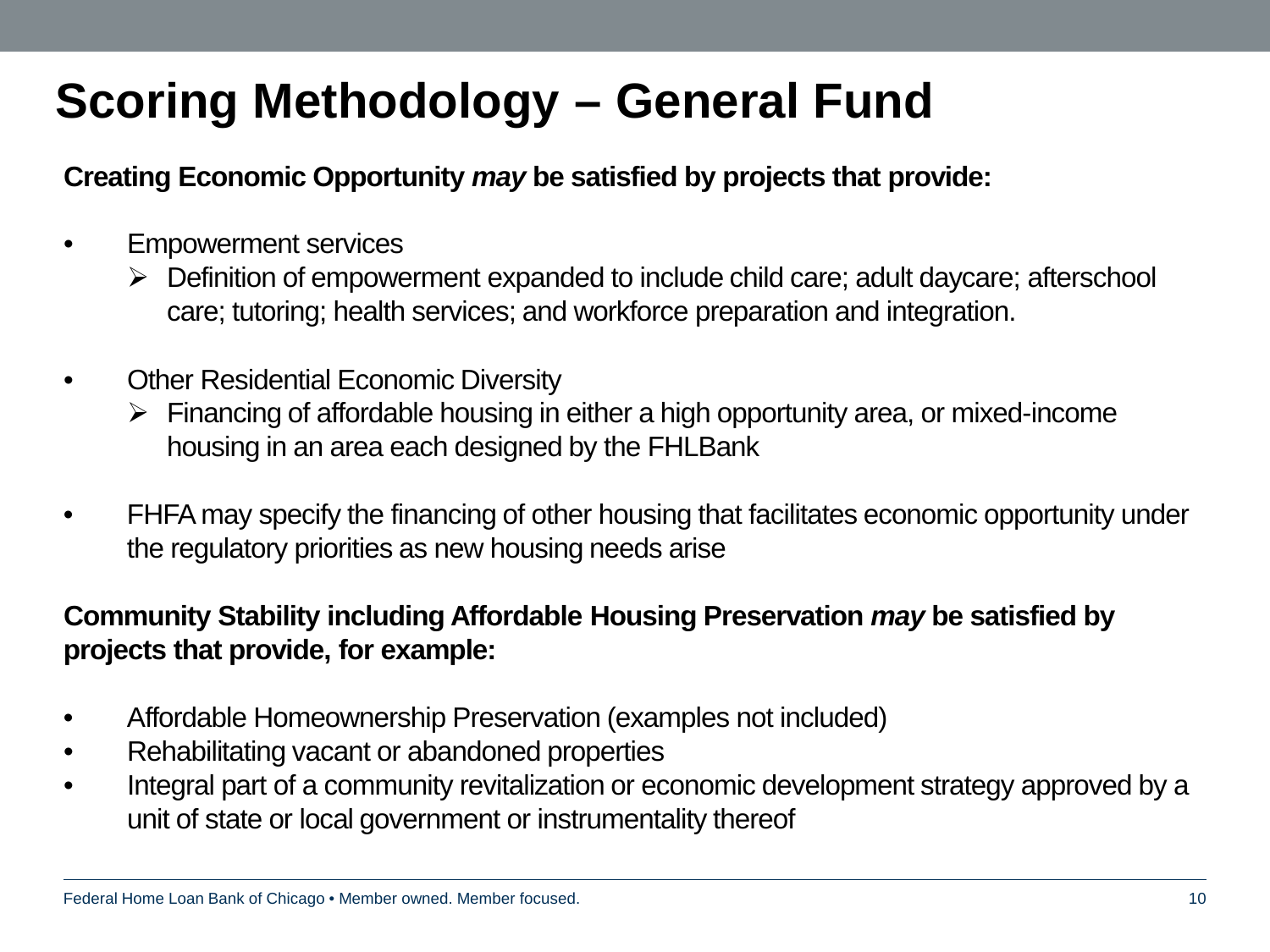### **Owner-Occupied Agreements & Monitoring**

#### **Retention Agreements for Owner-Occupied Housing**

- Eliminates current requirement for owner-occupied retention agreements where households use the AHP subsidy solely for rehabilitation of a unit
- Retention Agreements remain for purchase or purchase with rehab
	- $\triangleright$  Notice of sale, transfer, assignment of title or deed or refinancing (functional equivalents of sales) must be given to the FHLBank *and*, in its discretion, any designee of the Bank
	- Subsidy repayment calculation is based on net proceeds and household's investment. Households pays the *lesser of*:
		- Pro rata subsidy amount o*r*
		- $\triangleright$  Net proceeds minus the household's investment
- Update Exceptions to repayment include:
	- $\triangleright$  If the AHP-assisted unit is sold to a low- to moderate income household
		- $\triangleright$  In the absence of actual documentation, one or more proxies, as defined per FHFA guidance, must be used
	- $\triangleright$  Where the amount of AHP subsidy subject to repayment is \$2,500 or less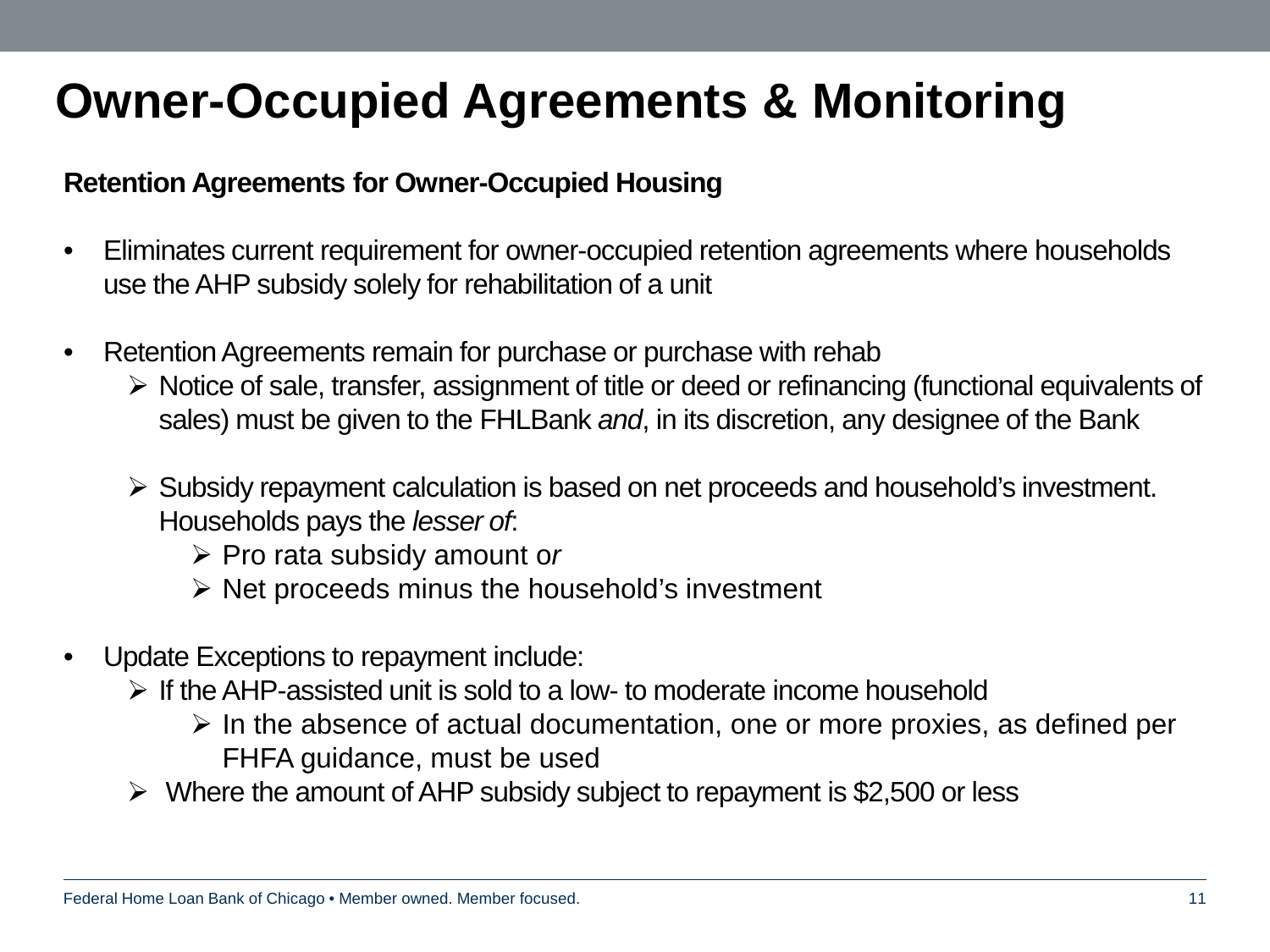# **Rental Project Monitoring**

### **LIHTC Projects**

- Notice of sale, transfer or assignment of title or deed, or refinancing during the AHP 15-year retention period must be given to the FHLBank and, in its discretion, any designee of the Bank
- Member must include in its agreement with the project owner a requirement that the project owner must provide prompt written notice to the FHLBank if the project is in material and unresolved noncompliance with the LIHTC income-targeting or rent requirements during the AHP 15-year retention period; FHLBanks must review these notices.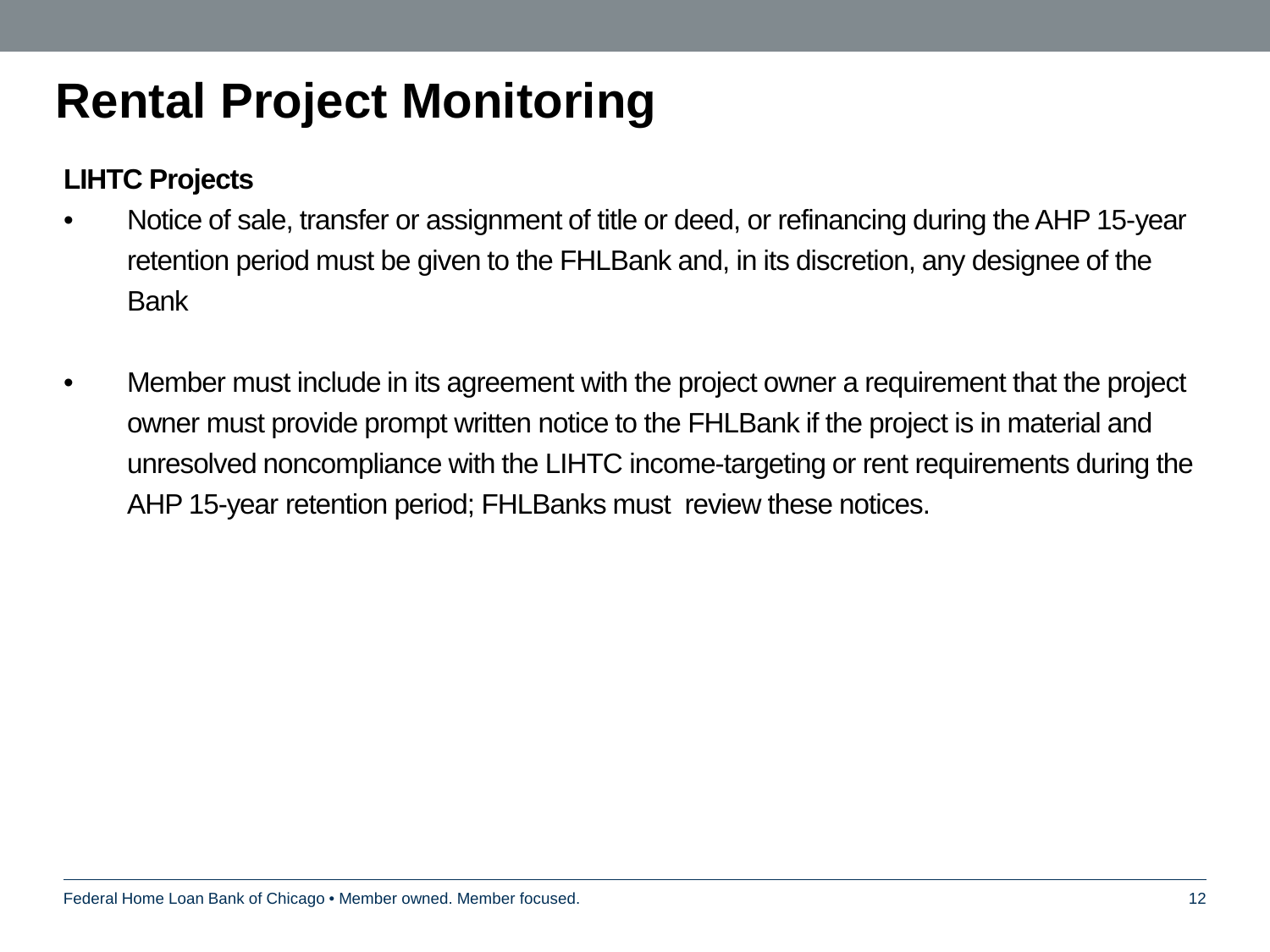# **Rental Project Monitoring**

#### **Initial Monitoring for Rental Projects**

- Initial Monitoring requires that a Bank review a certification from the project sponsor or owner, the project rent roll and any other documentation to verify stated requirements. The Bank must also review project back-up documentation regarding household incomes and rents except for the following:
	- $\triangleright$  LIHTC projects
	- $\triangleright$  Projects that received funds from other federal, state or local government entities whose programs meet certain requirements of 1291.50(b)(1) and (2) as specified in separate FHFA guidance

#### **Long-term monitoring for Rental Projects**

- Outside of a Bank adopting reliance on other governmental monitoring for eligible projects, long-term monitoring for rental projects requires annual certifications and back up documentation, including rent rolls.
- Exceptions to reviewing back-up documentation, including rent rolls, may be made for:
	- $\triangleright$  LIHTC projects provided that the Bank review any notices for a LIHTC project that is in material and unresolved noncompliance with income targeting and rent requirements
	- $\triangleright$  Projects that received funds from other federal, state or local government entities whose programs meet certain requirements of 1291.50(b)(1) and (2) as specified in separate FHFA guidance

#### **Enhanced long-term monitoring certifications**

• Add requirement for annual sponsor certifications to include information about the on-going financial viability of the project, such as the status of its property tax and loan payments, vacancy rate, and whether it is in compliance with other funding sources.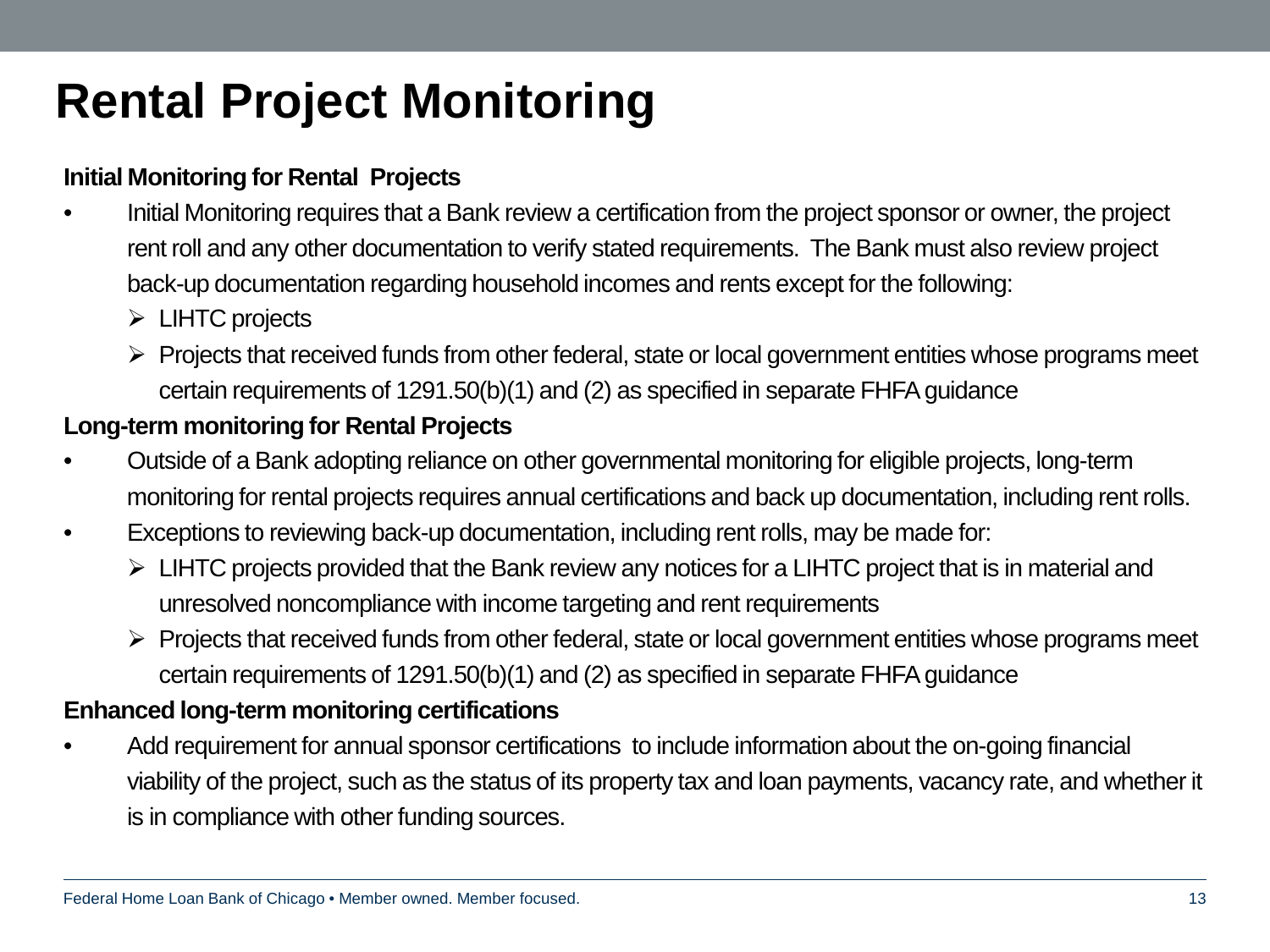### **Remedial Actions for Noncompliance**

- Sets forth the sequencing to remedy noncompliance as cure, modify and repayment
- Sets forth criteria FHLBanks must use to consider when a demand is made for repayment